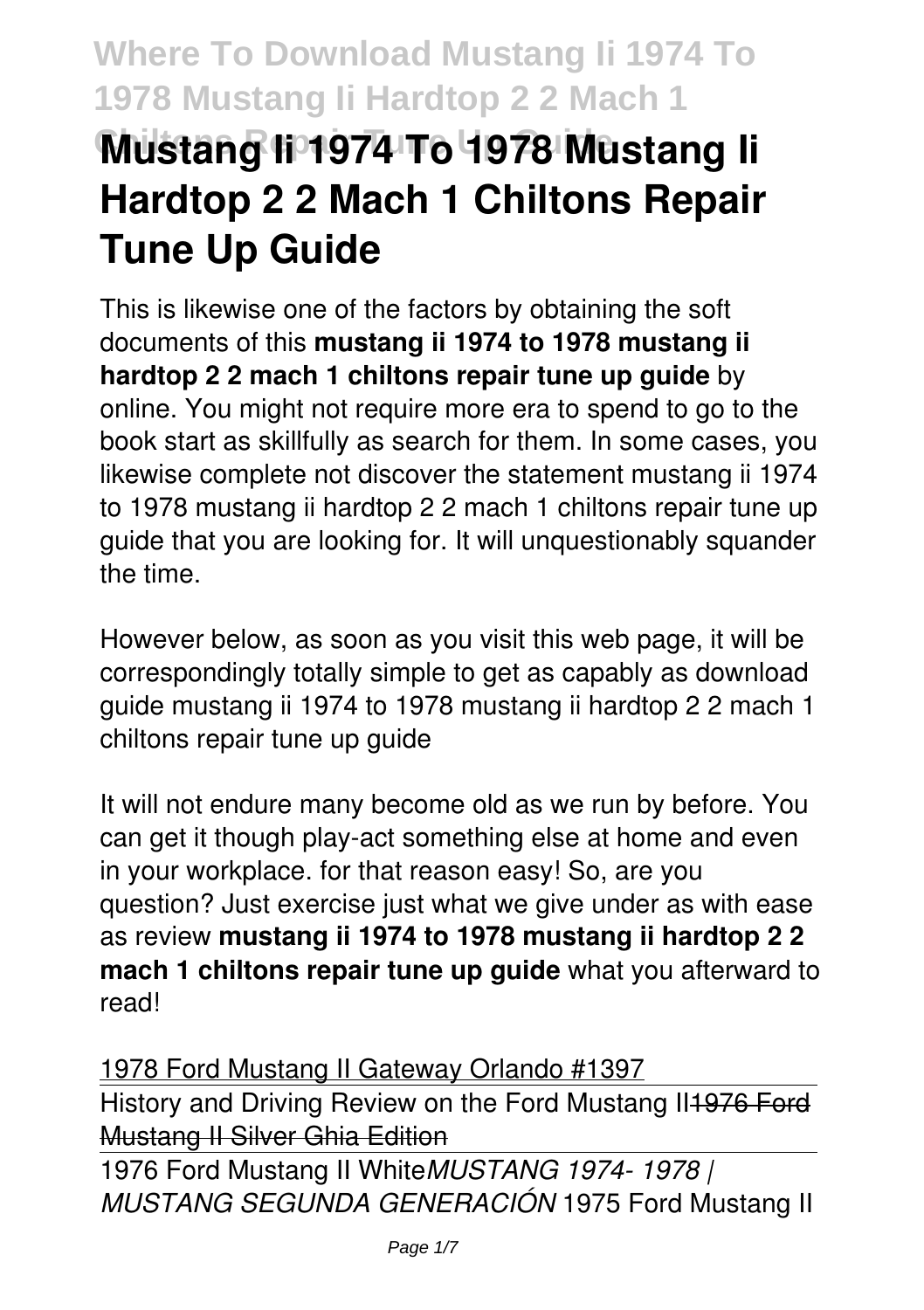For Sale 1976 FORD MUSTANG II 1978 Ford Mustang II Junkyard Find. *MUSTANG II 1978 RESTAURADO Most HATED Mustang Ever Made? | MUSTANG II | 1977 Ford Mustang Cobra II Mustang II talk 1978 Ford Mustang II Ghia SOLD! motorland motorlandamerica.com* **1977 Ford Mustang II \"Project Pony\" 2014 upgrades Ford Mustang II Mach 1 1975** 1978 Ford Mustang King Cobra Adam's 1977 Mustang II custom snake 1964 to 1970 Ford Solenoid Wiring Episode 245 Autorestomod \*\* INCREDIBLE \*\* 1978 FORD MUSTANG II \*\* ONLY 29K MILES !!! SOLD !! 1978 Mustang II King Cobra Red Eust092813 *1976 and 1977 mustang II's walk around*

1976 mustang cobra 11 for sale*How To Install a Pertronix Ignitor Ignition System Classic Car Episode 280 Autorestomod* 1978 Ford Mustang II 1974 Ford Mustang II Ghia *1978 Ford Mustang II King Cobra 289 V8 4 BBL - Nicest I've Seen* 1978 FORD MUSTANG II FROM GUARDIANS OF THE GALAXY - 3MINUTE KUSTOMS *1974 Ford Mustang II* 1974 Mustang II - Second Generation 1974 Ford Mustang II: the design \* A\u0026T Design

1978 Ford Mustang II King Cobra in Orange \u0026 302 Engine Sound on My Car Story with Lou Costabile

Mustang Ii 1974 To 1978

The second-generation Ford Mustang, marketed as the Ford Mustang II, is a two- or three-door, four passenger, frontengine/rear-drive pony car manufactured and marketed by Ford from 1973 to 1978. Introduced in September 1973 for model year 1974, the Mustang II arrived roughly coincident with the oil embargo of 1973 and subsequent fuel shortages. 490 pounds lighter and almost 19 inches shorter than the 1973 Mustang, the second generation was derived from the subcompact Pinto platform using a uniq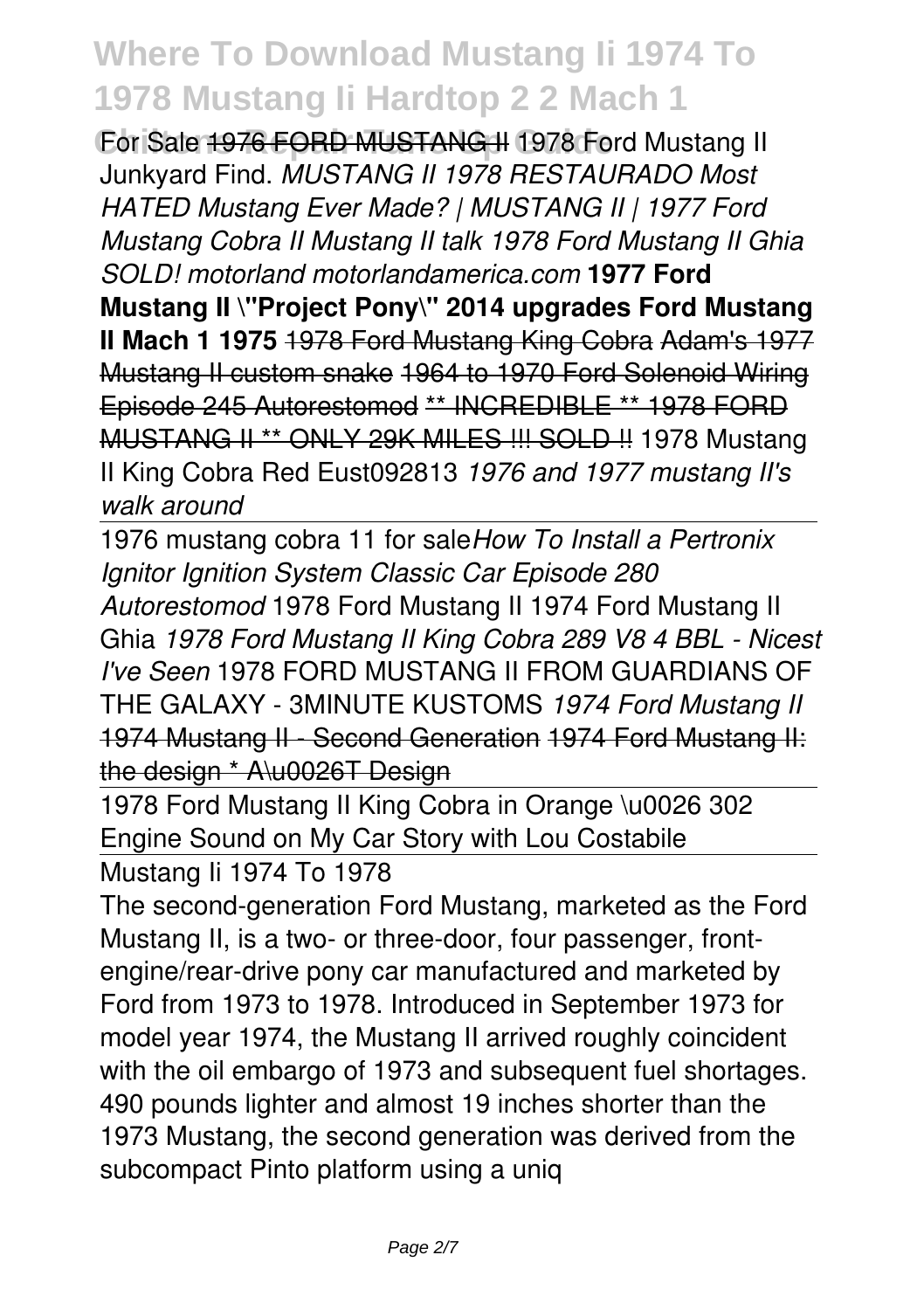**Where To Download Mustang Ii 1974 To 1978 Mustang Ii Hardtop 2 2 Mach 1 Chiltons Repair Tune Up Guide**

Ford Mustang (second generation) - Wikipedia The 1974-1978 Ford Mustang II moved the Mustang into a new direction. It would transition the Mustang into a sporty fuel-efficient compact car to the chagrin...

1974-1978 Ford Mustang II - Saved The Mustang From ... The Ford Co. took a different approach with the second generation Mustang. Beginning in 1974, the year after the Arab oil embargo dramatically raised gasoline prices and reduced supplies, Ford downsized its engines. A completely redesigned Mustang II was launched, available in either a 2.3-liter inline four-cylinder engine or a 2.8-liter V6.

Second Generation (1974-1978) Mustang Photo Gallery Ford had ushered in a new era of Mustangs in 1974 with its smaller, more upscale Mustang II redesign. Among changes in the second model year, the 1975 Ghia hardtop model added a flip-up glass "moonroof" option (\$422) and a \$151 Silver Luxury Group with cranberry-color crushed-velour upholstery, silver paint, matching half-vinyl top, and standup hood ornament.

1974, 1975, 1976, 1977, 1978 Ford Mustang Overview ... The Mustang II was produced from 1974-1978. The short, yet impactful second-generation Mustang always sparks plenty of passionate debates and varying emotions amongst the muscle car community. The Mustang II's popularity, or lack thereof, has been a subject of debate since Ford ushered in the Fox Body era for the 1979 model year.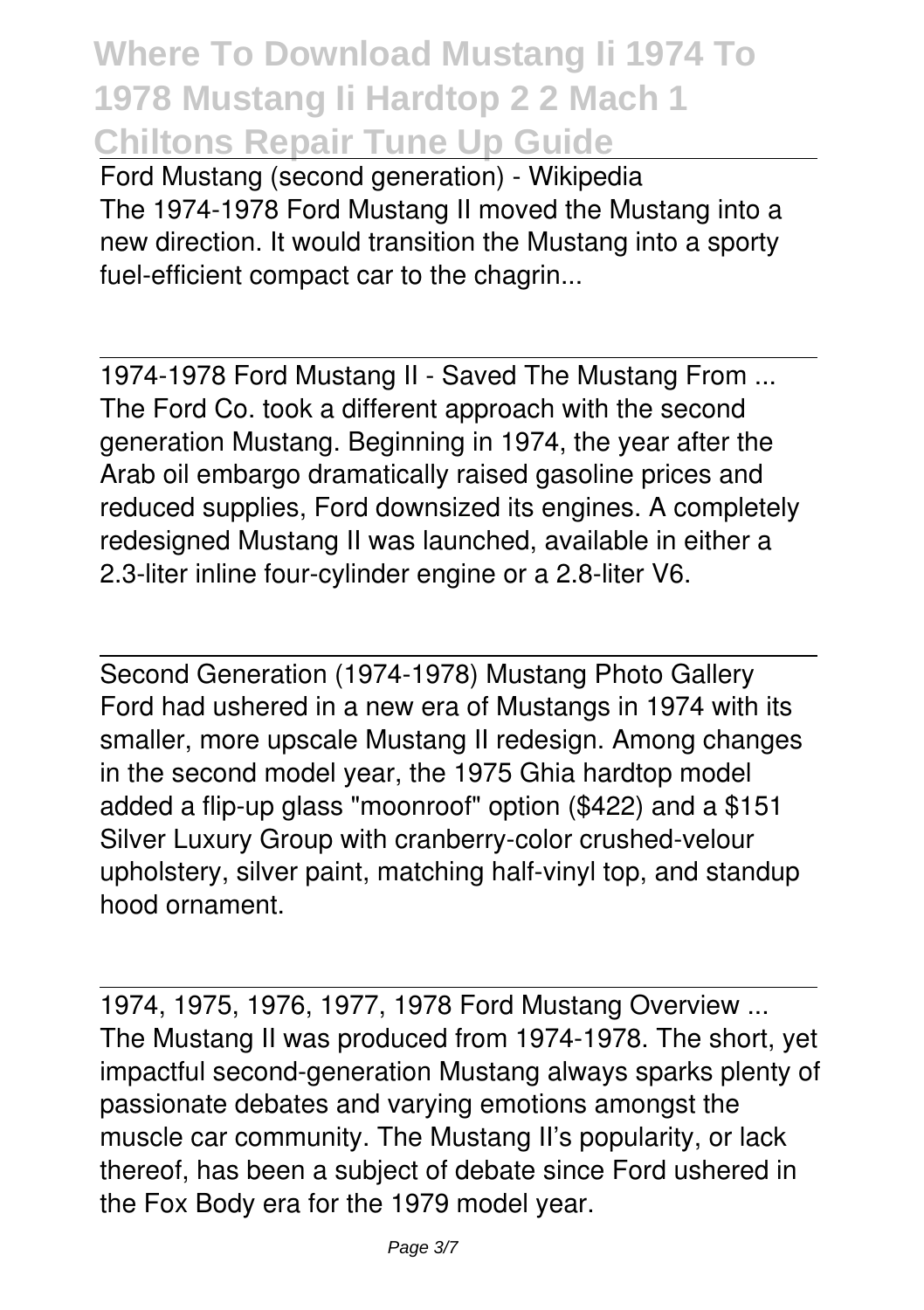**Where To Download Mustang Ii 1974 To 1978 Mustang Ii Hardtop 2 2 Mach 1 Chiltons Repair Tune Up Guide**

History of the Mustang II | Second Generation Mustang | CJ ...

1974-1978 Ford Mustang II: Iacocca's "little jewel" gets no respect. Written by James Dolan. Years of constant growth and weight gains began to take a toll and sales were sagging, the Mustang was due for a radical change in direction. In the years since its 1964 introduction the Mustang had lost its way.

1974-1978 Ford Mustang II: Iacocca's little jewel gets no ... There are 6 1974 to 1978 Ford Mustangs for sale today on ClassicCars.com. More listings are added daily. Email alerts available. Close. ... This Mustang II is as close to perfect as a 42 year old car can be. It has the V-6, ... \$9,200. CC-1259797 . 1978 Ford Mustang.

1974 to 1978 Ford Mustang for Sale on ClassicCars.com The second-generation Ford Mustang (1974-1978)—better known as the Mustang II—is a poster child for the performance downsizing that happened across Detroit's Big Three in the 1970s, moving to a subcompact platform it shared with the Pinto.

1974-1978 Second-Generation Ford Mustang II Performance Parts Mustang II Nation (1974-1978 ONLY!) has 3,792 members.

????READ BEFORE JOINING!???? If your Mustang BODY STYLE doesn't look like the BODY STYLE in the group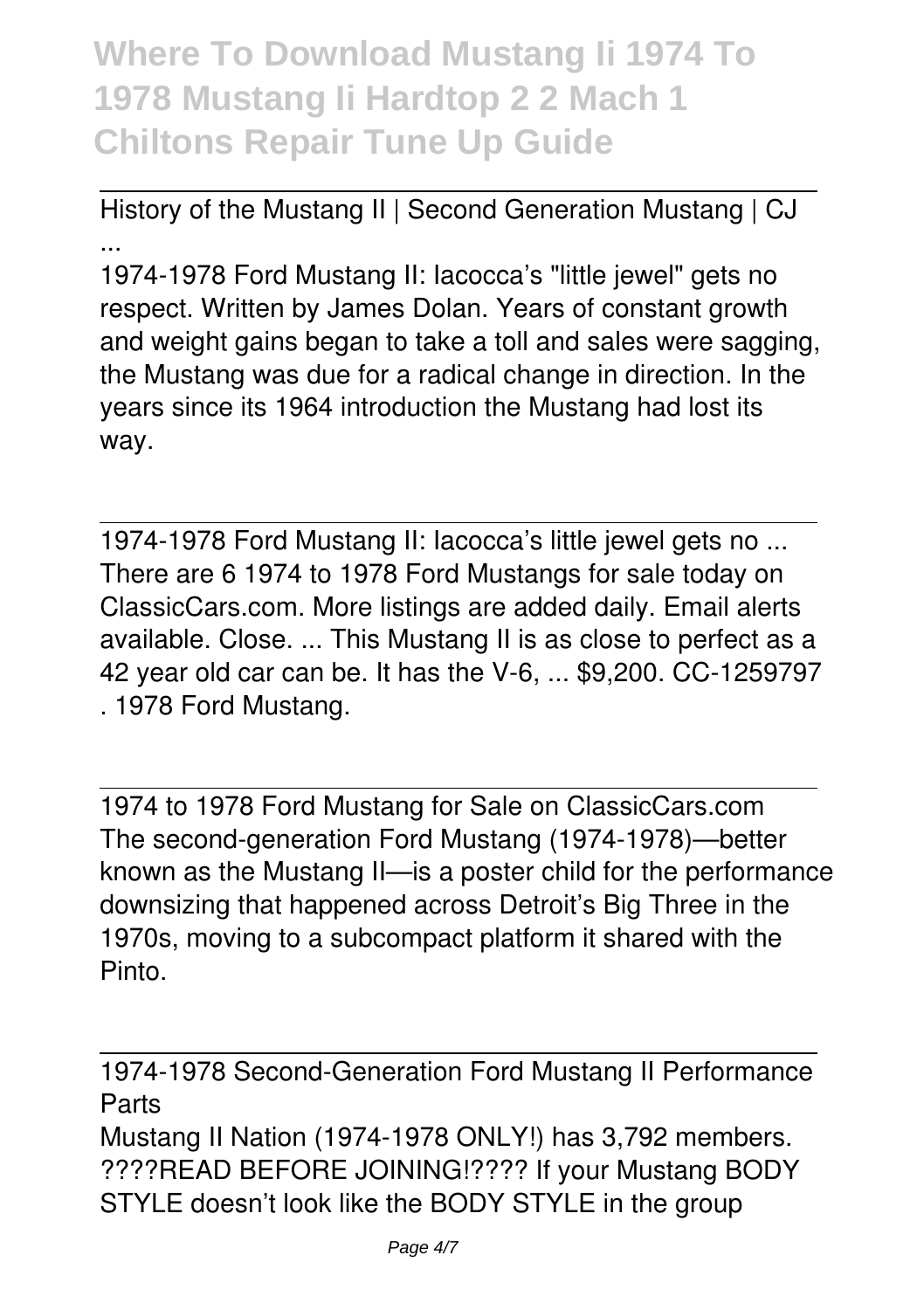photo above, you do NOT own a Mustang II.

Mustang II Nation (1974-1978 ONLY!) - Facebook 1974-1978 Mustang II. This is a collection of our Mustang II product offerings 1974 Mustang II Cowl to Hood Weather-Strip \$ 18.95. 1974-1975 Mustang II Upholstery, Vertical Seam From \$ 284.95. 1974-1976 Mustang II Headliner From \$ 89.95. 1974-1977 Mustang II Carpet From \$ 129.95.

1974-1978 Mustang II – Classic Auto Reproductions Mustang II Reproduction Parts | SSC Enterprises SSC Enterprises was created to support the needs of fellow restorers and maintainers of the 1974-78 Mustang II by providing hard-to-find new and reproduction parts. More products are being added all of the time. Take a look around.

Mustang II Reproduction Parts | SSC Enterprises \$2,500 1978 Ford Mustang 1978 Mustang II Ghia 84,488 miles · Gold · Warminster, PA 1978 Mustang II Ghia I recently came across this Mustang in a Bucks County, Pa. barn find.

1975 to 1978 Ford Mustangs for Sale | Used on Oodle ... MUSTANG II PARTS Second-generation Mustangs experienced production runs between 1974 and 1978. At this point in American history, engineers at Ford adapted to rising gas prices by making the Mustang II more fuel-efficient.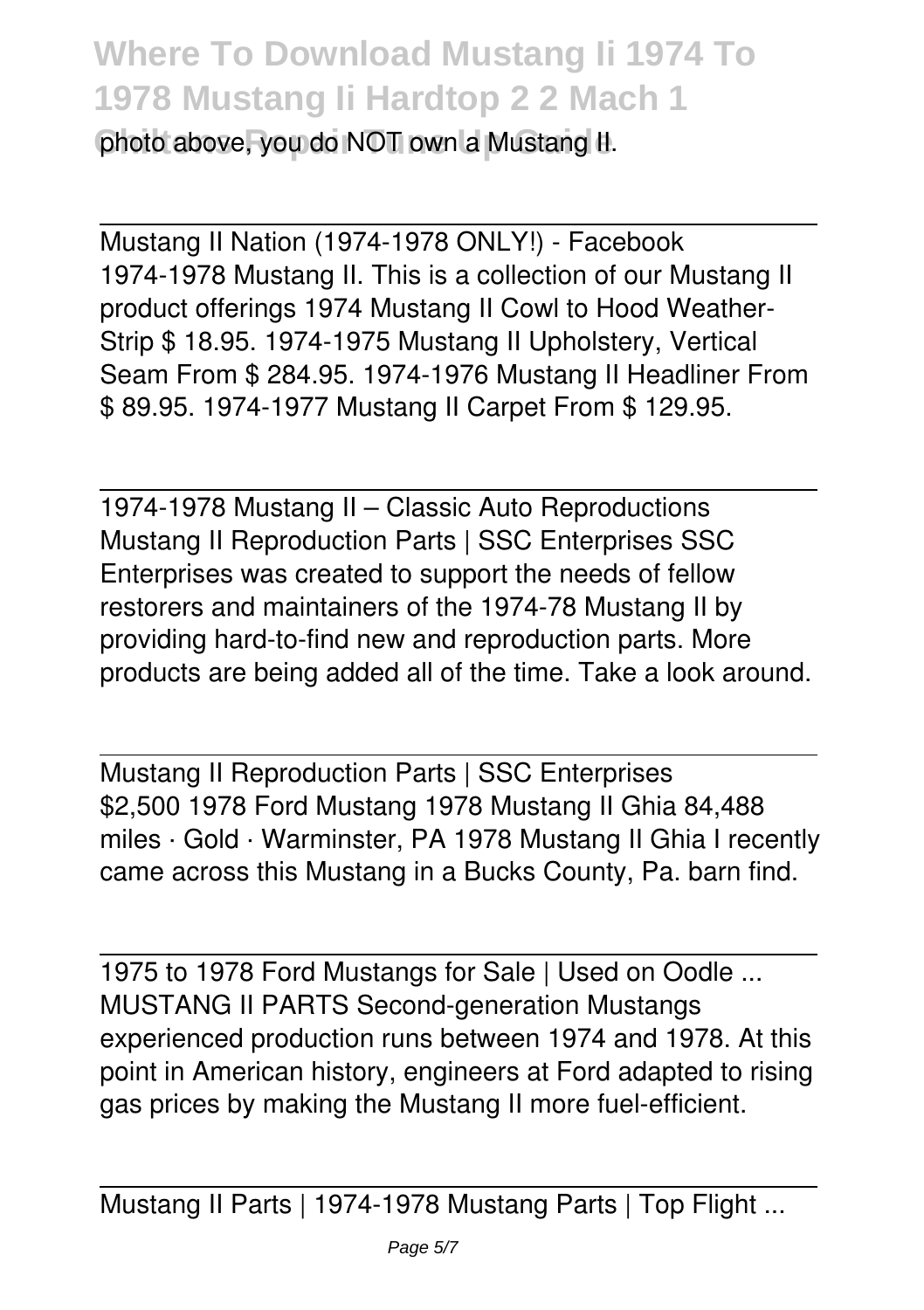The standard models are so-so, but the Cobra IIs and King Cobras with the window louvers, massive chin spoilers, stripes, and flamboyant graphics are pure 1970's awesome. And I know there are other...

Here's The Mustang II Buyers Guide You Never Thought You'd ...

1974-1978 Mustang II Weather-Strip 1974 Mustang II Cowl to Hood Weather-Strip \$ 18.95. 1974-1978 Mustang II Door Weather-strip - D4ZZ-6920530 \$ 128.95. 1974-1978 Mustang II Hatchback and Coupe Trunk Weather-Strip - D4ZZ-6943720 \$ 29.95. 1974-1978 Mustang II Mustang II Door Watershields

1974-1978 Mustang II Weather-Strip – Classic Auto ... 1978 Cobra II, automatic C4 transmission, has original 302 engine, has power steering,power disc brakes,air conditioning,Am/fm with original 8 track with tapes, This is a well kept Cobra II Mustang, These cars are growing in value ...

Ford Mustang II for Sale - Autozin Share Mustang II information, and parts available, and pictures of your car..

1974-1978 Mustang II - Facebook ? The 1974-78 Mustang II has long gotten a bad rap it has never deserved. Enthusiasts called it junk, ugly, squatty, a rebodied Pinto, and even the red-headed stepchild of